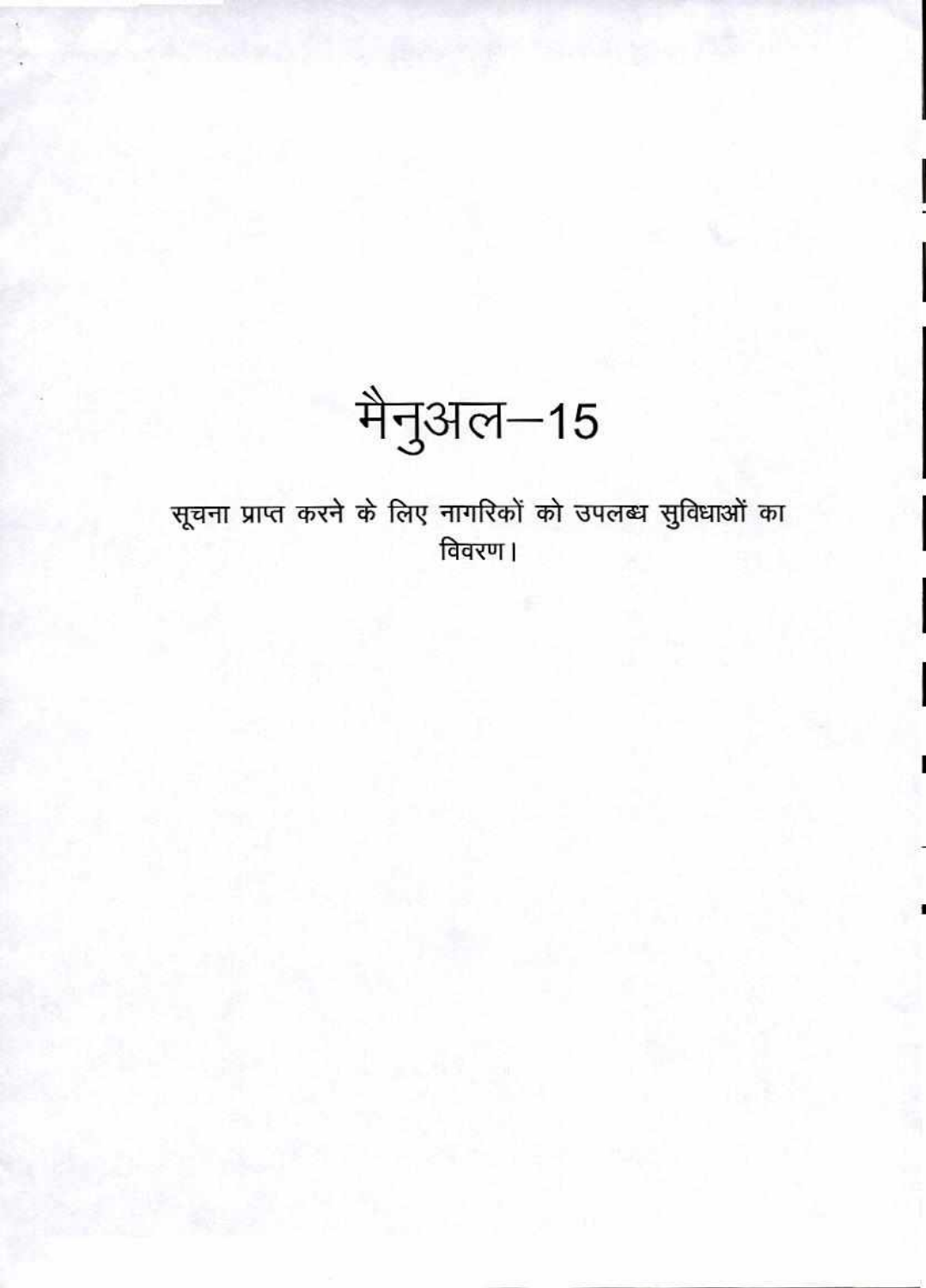## सूचना प्राप्त करने के लिए नागरिकों को उपलब्ध सुविधाओं का विवरण।

सूचनाओं को जनता तक पहुँचाने के लिए निदेशालय प्रारम्भिक शिक्षा द्वारा की गयी व्यवस्था का विवरण।

प्रारम्भिक शिक्षा द्वारा विभिन्न सूचनाओं के जनसाधारण तक निम्न उपलब्ध साधनों का प्रयोग किया जा रहा है:--

1– समाचार पत्रों के विज्ञप्तियों के प्रकाशन।

2- सूचना अनुभाग (प्रातः 10:00 से सायं 05:00 बजे तक)

3-पूछताछ काउन्टर (प्रातः 10:00 से सायं 05:00 बजे तक)

4– विभागीय मैनुअल।

5-सी0डी।

6- वैबसाइट- w.w.w. schooleducation.uk.gov.in

प्रतिवर्ष विभागीय प्रगति के माध्यम से कार्यक्रम की प्रगति भी जन सामान्य को जपलब्ध करायी जाती है।

समाचार पत्रों के द्वारा-समय-समय पर समाचार पत्रों के माध्यम से लोक हित में विभिन्न सूचनाओं को जनसामान्य तक पहुंचाने का प्रयास किया जाता है। विद्यालयों में विभिन्न प्रतियोगिताओं के द्वारा समाजिक चेतना एवं विभागीय प्रयासों को नाटक के माध्यम से प्रचारित किया जाता है।

प्रदर्शनी के द्वारा- विभिन्न सामाजिक/सांस्कृतिक त्यौहारों पर प्रदर्शनी आदि के माध्यम से शिक्षा के विभिन्न कार्यक्रमों को जनसभा तक पहचाने का कार्य किया जाता है।

सूचना पटो के द्वारा- सूचना का अधिकार अधिकार अधिनियम-2005 के अन्तर्गत एवं अन्य जनोपयोगी सूचनओं का प्रकटन निदेशालय एवं अधीनस्थ कार्यालयों एवं विद्यालयों के स्तर पर सूचना पटों के द्वारा यथा सम्भव अधिकतम सीमा तक अद्यतन प्रस्तत किये जाने का प्रयास किया जाता है।

अभिलेखों के अवलोकन सूचना का अधिकार अधिनियम 2005 के द्वारा-उपबन्धों के अधीन अनुरोध कर्ता वांछित अभिलेखों / पत्रावलियों का अवलोकन कर सकता है। दस्तावेजो की प्रति प्राप्त सूचना का अधिकार अधिनियम-2005 के करने की अनुरोध कर्ता वांछित अधीन व्यवस्था द्वारा–उपबन्धों के अभिलेखों / पत्रावलियों / दस्तावेजों की प्रति निर्धारित शुल्क का भुगतान कर प्राप्त कर सकता है। उपलब्ध विभागीय मैनुअल्स सूचना का अधिकार अधिनियम- 2005 की धारा-4 द्वारा-अन्तर्गत तैयार किये गये 17 बिन्दुओं पर उपलब्ध मैनुअल्स के निःशुल्क अवलोकन द्वारा ऐसे किसी भी लोक प्राधिकारी के कार्यालय में जहाँ उक्त 17 मैनुअल्स की प्रति उपलब्ध हो कर सकता है। लोक प्राधिकारी सूचना का अधिकार अधिनियम 2005 की धारा 4 (प्रारम्भिक शिक्षा निदेशालय) के अन्तर्गत तैयार किये गये मैनुअल्स